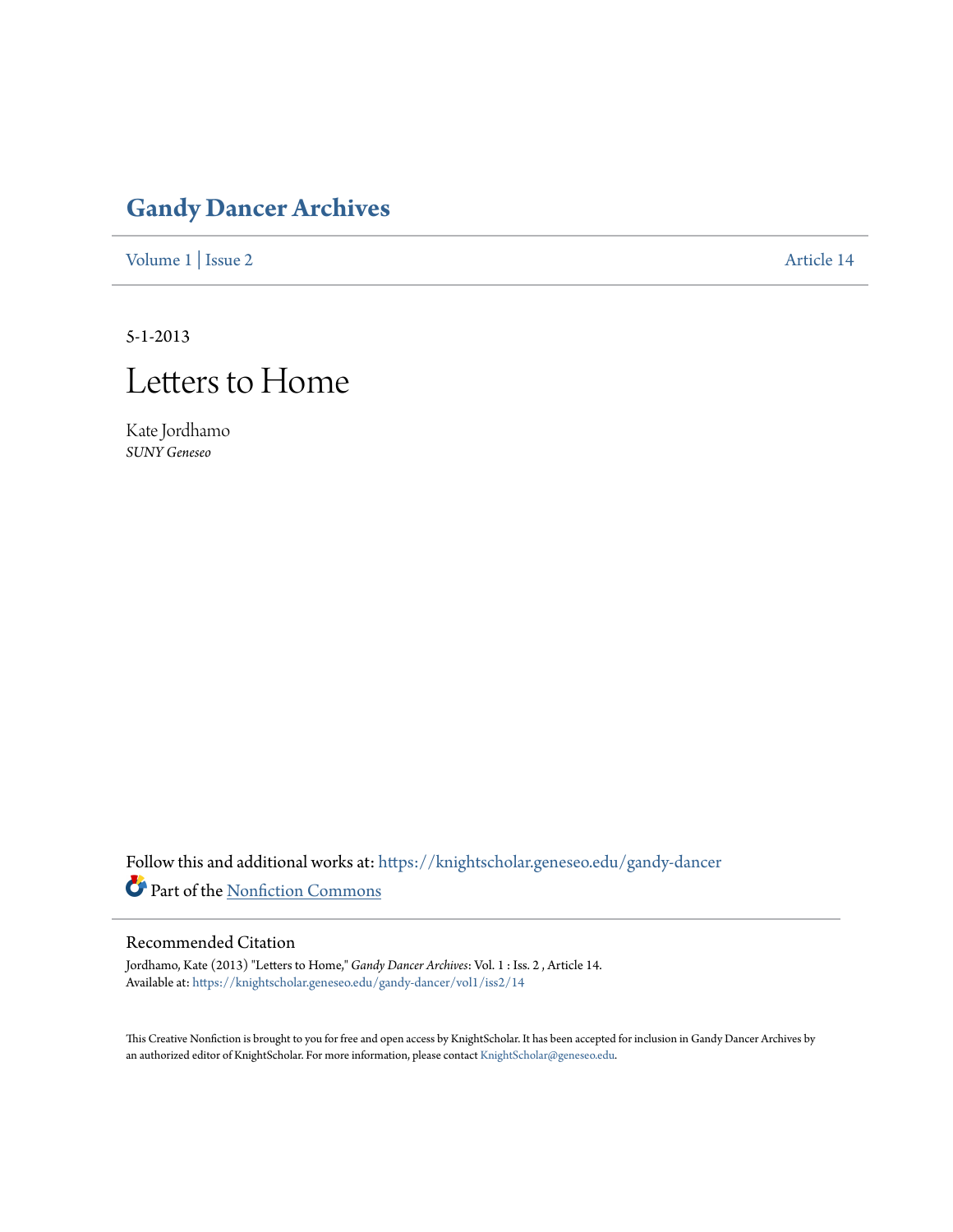## **Letters To Home**

I stood in the middle of the street in Albany, wondering why I drove an hour and a half on a Sunday morning just to stare at a house. Theoretically, I was there because he was going to have to give me money, but really I was there because I was afraid.

I shifted my weight onto my heels and sighed. I wondered if he was home, if he could see me standing outside of his house and thought I was crazy. I'd told him I was going to come, but I wasn't sure if he had taken me seriously, or even remembered.

It had been two and a half weeks since I had last seen him in person, and exactly two weeks since he had, without warning or explanation, moved from Poughkeepsie to Albany. I was sure the two events were not entirely unrelated. The only times we had been talking since his move was when he called me at some insane hour of the morning, obviously intoxicated and inevitably falling asleep mid-conversation.

My pride and my sensibility had told me not to answer, but Zack knew me better than anybody else in the world. He was aware of everything, from the fact that I had to sleep on the side of the bed furthest away from the door to my unhealthy obsession with *Survivor*. More importantly, he knew that even if I didn't want to talk to someone, if they called me while I was asleep I would, in my delirium, answer my phone anyway.

I could feel fear bubbling in my stomach as I crossed the street. Or maybe I was just nauseous – they always felt the same to me. Each step up his porch felt like I was marching myself to an execution block. By the time I got to the door, I was convincing myself to forget it and go home. It wasn't a good idea, my being there.

Before I could change my mind, the door flew open. Zack stood in the doorway holding his chocolate lab, Marley, on a leash. Marley immediately be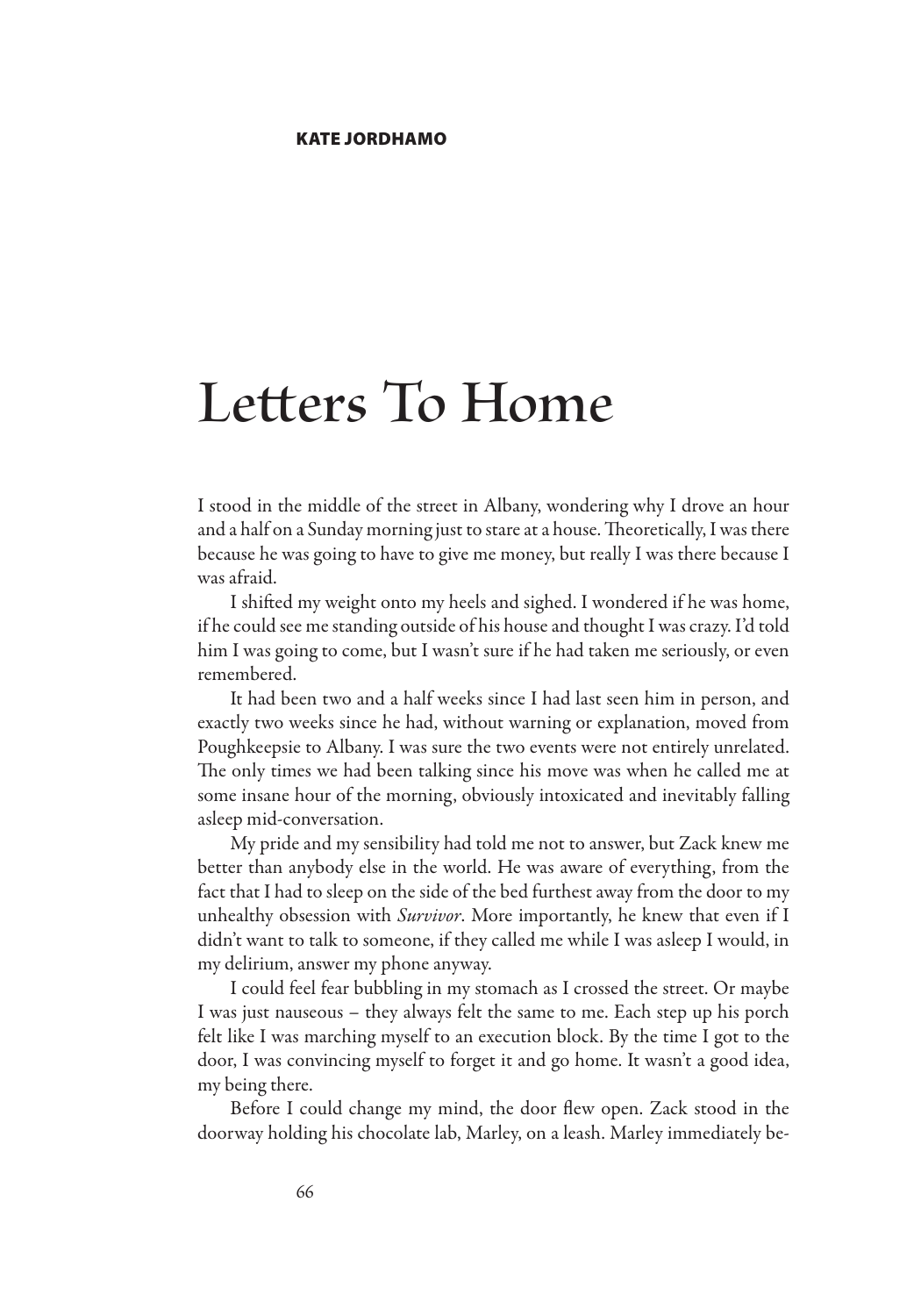gan barking and jumping on me, trying to claw my shirt off. I was never a dog person, but I scratched behind her ears and let her slobber all over my hands anyway, thinking at least someone had missed me.

If Zack was surprised to see me, he didn't show it at all. He simply leaned against the doorframe, folded his hands against his bare chest, and watched Marley attack me.

Seeing him sent a trail of goose bumps up my spine, making me wonder if it really had only been eighteen days. I was surprised that my memory of him matched the boy standing in front of me, as if restricting our communication to the telephone should have distorted his image in my mind. But no, his face was so ingrained in my memory that I suspected I'd remember him perfectly even if I suffered an amnesia-inducing head injury.

"Hey," he said, moving past me and pulling Marley down the porch stairs into the yard. His nonchalance startled me; I didn't respond, just turned and watched him lead the dog around the grass. When she finally found a spot that satisfied her, he turned and looked at me.

I had always thought brown eyes were boring before Zack. I never knew that if you looked close enough, brown eyes could be gold and green and amber all at the same time. Looking down at him from his front porch, I avoided the eye contact he was trying to achieve. I didn't want to see what colors had developed since I last looked. Instead, I let my eyes follow the veins of his neck down through his arms, past the soft curve of his elbow to his fingertips.

I found myself aching to hold him again. I loved his body in an uncomplicated and unbiased way in which I couldn't seem to love my own. I found every piece of him beautiful, from the jagged scar just above his right hip, to his round cheeks, to the way his dark hair curled at the nape of his neck.

How he could possibly be so unaffected, so the same, was a complete mystery to me. It didn't seem right to me that he could change his mind, change his heart, and still retain the same charm in his mannerism. Every second he stood there, watching me watch him and Marley, I felt the wall he built between us grow, crumbling the foundation I had centered so much of my life around.

Zack and I had been so entwined in each other's lives the past six years it was hard to define where our relationship began or finished. Since I had met him my freshman year of high school, we quickly blurred the boundaries of friendship, talking on the phone every night and learning the intimate details of each other's life. It wasn't that we were kindred spirits; our stark contrasts kept us intrigued. His over-inflated self-esteem was a perfect target for my usually hostile sarcasm, which seemed to delight him even more than it did me.

Zack and I, mismatched as we appeared to be, couldn't seem to loosen our grasps on each other. We spent most of our weekends huddled in the grungy punk rock clubs of Poughkeepsie, asserting that *we* had discovered whichever shitty indie band was playing that night, the respective boys and girls we dated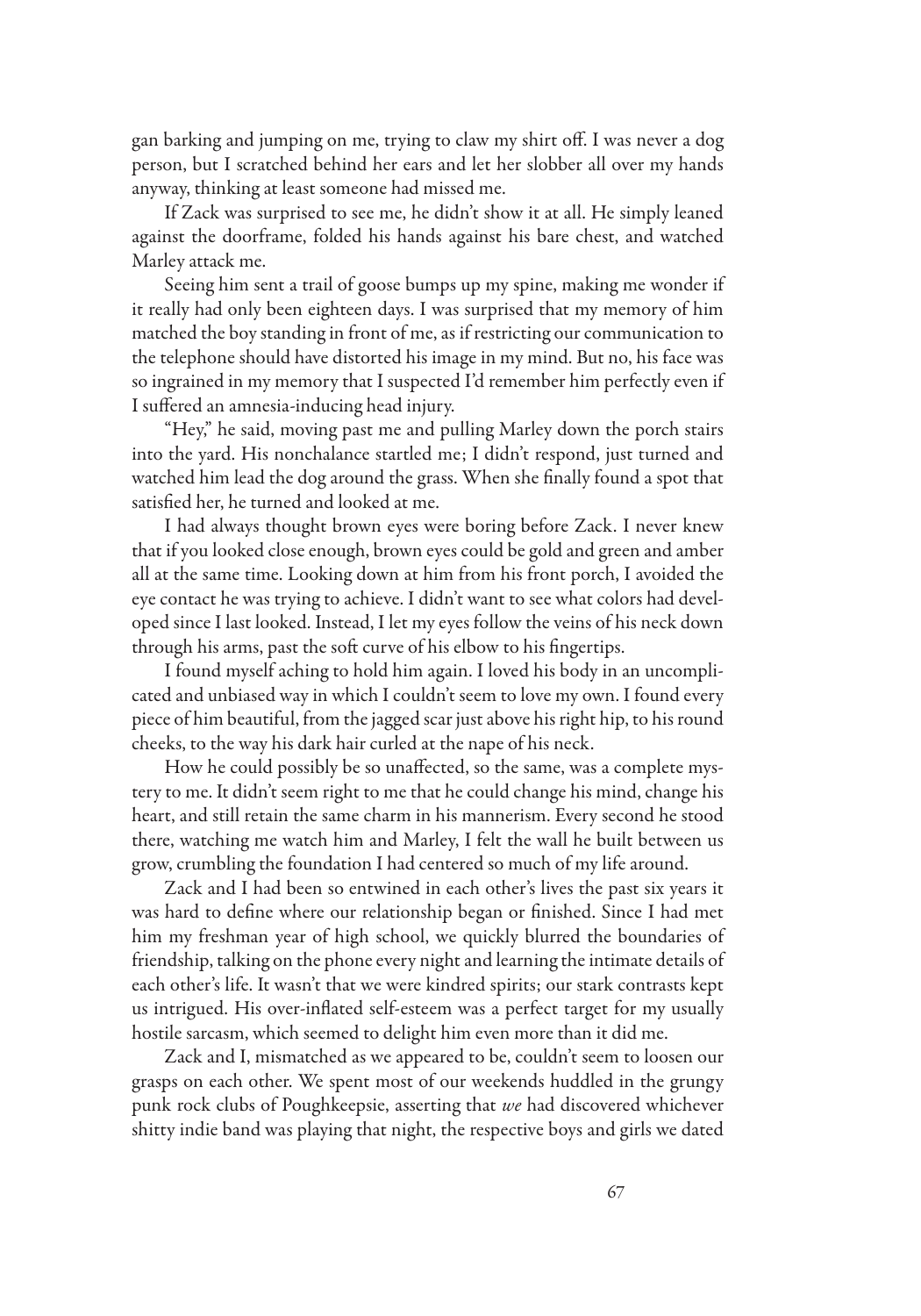grudgingly asking why we had to be around each other so much. Nobody, not even my best friends or family, could understand our closeness. I guess I really didn't either.

My memories of high school are essentially devoted to Zack and I constantly debating the hypothetical merits and disadvantages of actually dating. As sure as he was that we would be perfect, I was convinced he would break my heart, since he seemed intent on dating his way through our entire high school. As he jumped from relationship to relationship, he always reminded me that if I wanted him to break up with any of his girlfriends, all I had to do was ask. Stubbornly, I maintained that if he truly wanted to be with me he wouldn't be with any other girl in the first place. And so, we remained merely friends, albeit the kind of friends who always seemed on the brink of crossing the line.

That day in Albany, I was having trouble establishing where our new lines had been drawn.

Unconsciously, I folded my hands over my stomach as I tried not to watch him stare at me standing on his porch. His gaze had an unyielding ability to put me at ease, which I was beginning to find more annoying than reassuring.

"Don't stand with your hands like that," he called across the yard.

I glanced down and let my hands fall to my sides. "Why?" I asked.

"It's creepy," he shook his head. Marley, finished with her business, began scampering back towards me.

He reluctantly let her pull him up the porch stairs until he was directly in front of me. "It makes you look…"

"Pregnant?" I finished his sentence.

Zack frowned at me. "No, it makes you look like you're happy to be pregnant."

I pressed my hands back on my stomach, wondering if my posture had revealed something my emotions had been missing, if maybe I could finally feel something. I'd read countless stories about women feeling the change in their bodies, knowing there was life inside of them. But all I felt was myself disconnecting from the entire world, void from any emotion but pain. I wondered if I would even be able to keep another heart beating when mine was running on autopilot.

"Why do you hate me?" I asked, even though I could tell he hated *this* and not me. I thought about how I had been a coward; how I had sent him a letter after my sixth positive test because I couldn't make myself say it out loud. I thought about how he hadn't said anything about it when I saw him the next week, even though I was sure he had gotten it. I thought about how he hadn't talked to me or returned any of my phone calls for eight days straight after that, until he finally called me at 3:47 in the morning to tell me he'd relocated to a different city.

"I don't know how this happened," he said, ushering Marley back into the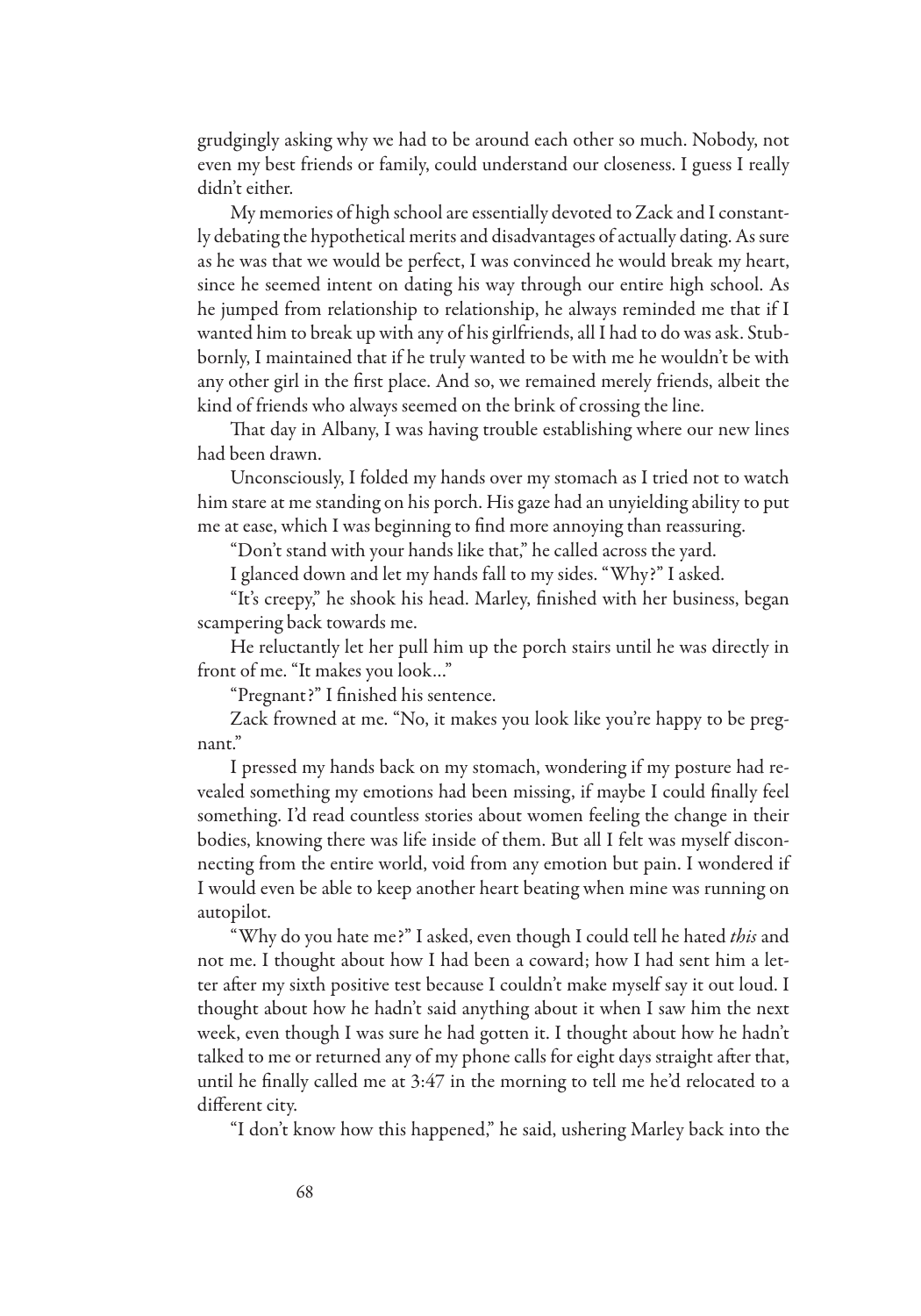house and closing the door behind her.

"Well, I didn't do it to myself." I tried to smile as he walked back towards me, but the effort seemed too much. I wanted him to laugh the way he always did when I joked in inappropriate situations, but he just shook his head.

"That's not what I mean." He reached his hand out a little, as if to touch me, but it didn't make it that far.

I studied his face, the way his cheekbones connected to his jaw line, the dark circles under his eyes, and the stubble on his chin. I could tell he was hung over. I wondered how often he had been drinking – pretty consistently, if his phone calls were any indication.

As much as I craved his voice, I would have preferred the most horrifying nightmares to those phone calls. I did nothing but cry while I listened to him try to defend his actions. No matter how many times he called himself an ass, or said he hated himself for how he was treating the "best girl in his world," I was still alone. It didn't matter how convincingly he told me I'd never be able to comprehend how much he really loved me – hearing his voice did nothing but enhance my pain. The hole he left in my life expanded as every word he said really meant he didn't love me anymore – that he was gone.

Standing in front of him on his porch, I wanted to kick him in the shin. I wanted to find a way to make him feel every ounce of pain I was trying so hard to hide. I wanted to tell him how much I hated him and didn't miss him and was doing fine without him. "Don't you miss me?" I asked instead.

It was unfathomable to me that he could *not* miss me. Zack had permanently missed me, always. Every time I left his house, or we got off the phone, or he walked me to my car after school, he always parted with the same line: *I miss you*.

Sometimes it meant he was sorry we couldn't hang out that day, other times that his girlfriend at the moment was annoying him, and other times still it meant he would be at my house in ten minutes. Usually, it just meant he felt weird saying *I love you* to someone he wasn't dating.

But no matter the sub context, it always meant that he would be there, that we would never really be separated from each other.

Then, graduation came, and we suddenly realized that I was leaving and he was staying, and we would have to deal with the sort of distance that usually made people miss each other. At the time, the three and a half hours to Boston seemed insurmountable, so we did the only thing we could to make it easier: we fought.

We fought as I packed up my stuff, fought as my parents drove me to college, fought as I set up my new room, fought as I started classes. We fought all the way through my midterms and finals, fought when I came home for breaks, fought when I went back to Boston. We fought until there was nothing left to say, until we were left with bitter silence. The fights had distracted me from my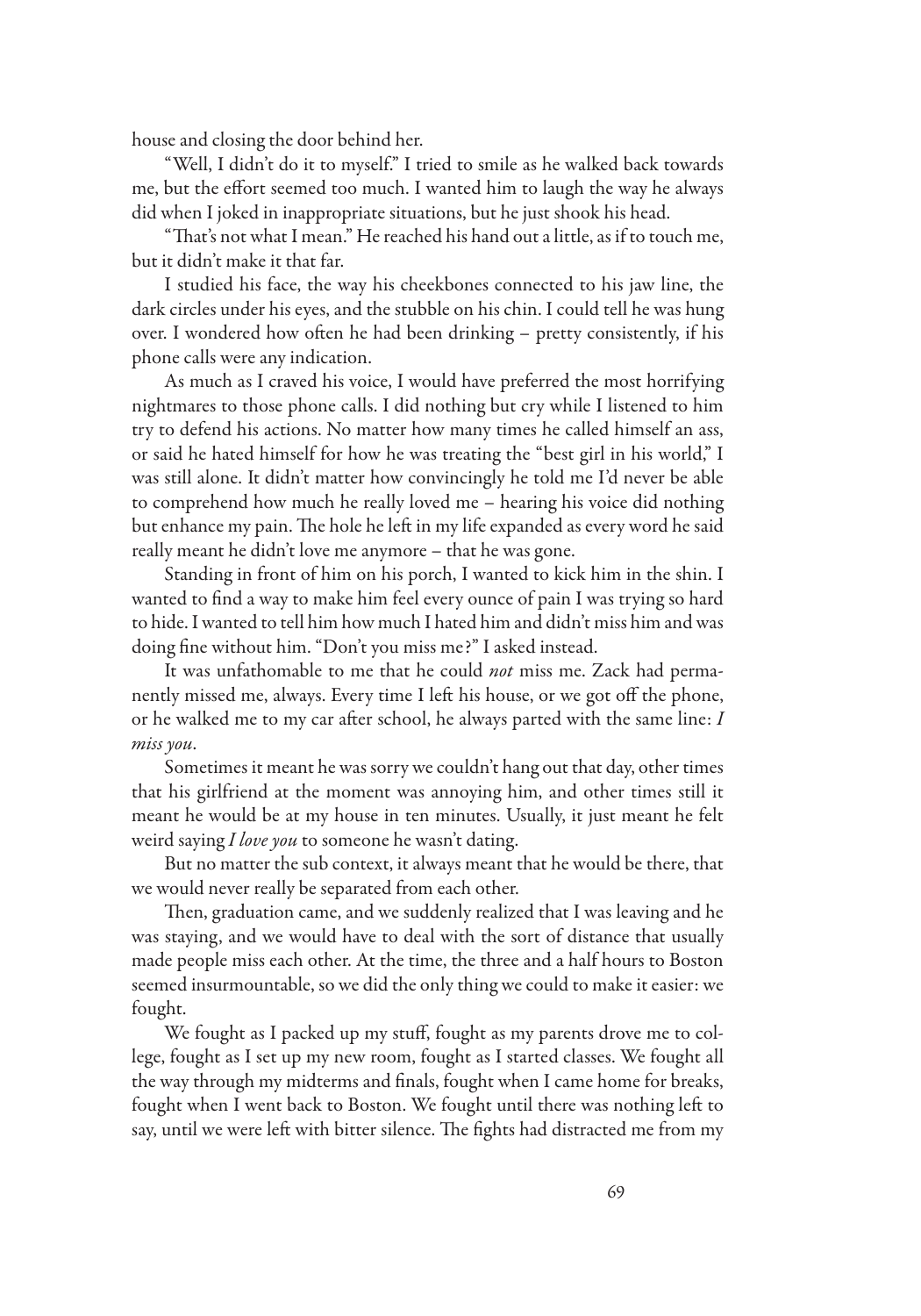transition into college, sheltered me from the fact that it wasn't at all what I expected. Without him, I had nobody to fight with but myself, and I was forced to admit that I wasn't where I needed to be.

Coming home after a year away was like entering a foreign country – somehow I had morphed into a person that didn't fit where I felt I should have belonged. I floated around Poughkeepsie, taking classes at local colleges, aimlessly trying to gain some sort of direction.

I saw Zack randomly, at a party, as people with mutual friends often do. It could have been a Wednesday, or maybe a Saturday, the days never mattered much when it started getting warmer. All that mattered was we had somehow ended up in the same dingy kitchen, our shoes sticking to the beer-coated tiles on opposite sides of the room.

I don't think either one of us could explain how it happened, but I was pulled across the room to him, as if we'd never left each other's sides. The second we were next to each other, it was clear no apologies would be necessary. He scooped me into his arms, and all the anger melted as I realized how much *I* had missed *him*. The year of fighting aside, he still knew me better than I had allowed anyone else to; I did not feel like myself again until he hugged me.

We fell back into each other seamlessly, and when he called me the next morning asking me to come over I felt my feet reconnect with the ground. Lying on the grass next to his driveway while he changed the oil in his car, I knew I was exactly where I was supposed to be.

"Hand me that tray," Zack called from under his car.

I pushed the aluminum tray towards the car with my foot. I loved watching how expertly his hands moved around the rusty metal, and wondered how he could tell what went where – it all looked the same to me.

"So," he said, sliding out from under the car. "You came home for me."

I pushed myself up onto my elbows and watched the oil steadily drain into the tray, splattering onto the driveway every now and again. "I've been home since December." I flicked the head of a dandelion at him. "If I came home for you, I would have found you way before March."

He smiled at me, slowly, walked over to where I was sprawled out in the grass, and knelt down next to me. He placed his hands on the ground on either side of me, so he was looming right in front of me.

My fingers dug into the ground so hard I was sure the dirt would be impossible to remove from under my fingernails, but I wasn't concerned with that. It seemed strange to me that Zack and I had never even kissed before; that I could have the shape of his lips memorized but not know what they felt like. I closed my eyes and tried to inhale his breath that was hitting my cheek. Zack and I had certainly been close to each other before, but it had never felt like this.

I waited for a few moments, my fingers plowing even further into the ground, before opening my eyes. He was still directly in front of me, immobile,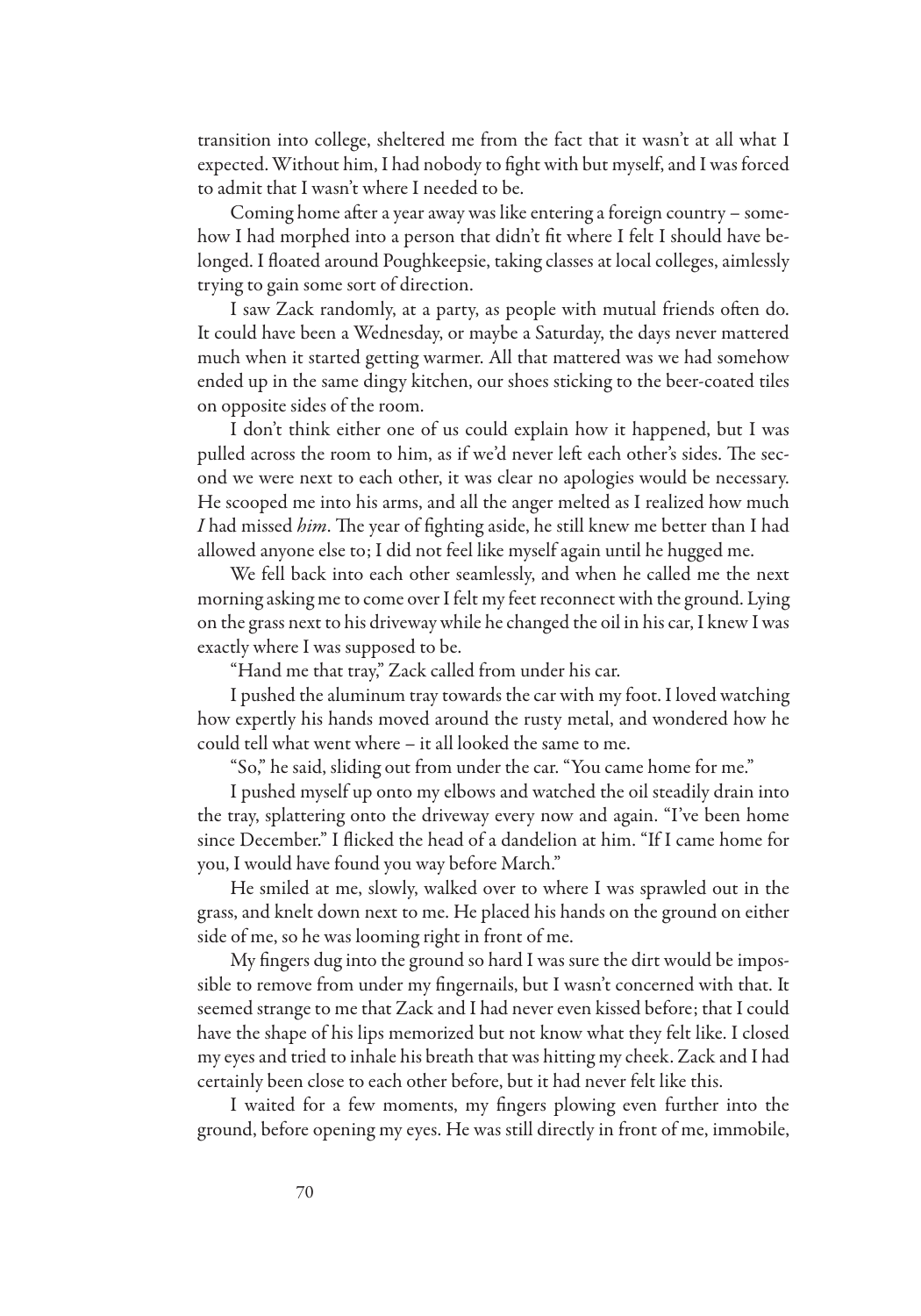staring at me.

His mouth spread into a small smirk, and he cocked his head a little to the right. He leaned a little closer, pressed his lips against the side of my forehead, then leaned back and stood up before I even realized what happened.

"Come inside for a minute," he said. "I want to show you something."

Slightly suspicious, I grabbed the hand he offered me and let him pull me to my feet. I brushed off the grass that stuck to my legs as I followed him up the uneven stone path to the front door. He held the door open for me and I stepped inside, crossed the living room, nudged his bedroom door open and flopped onto his bed, my feet moving without any direction from my brain. I glanced around and noticed nothing had changed in his room, save for a few more concert tickets that had been tacked on the wall above his closet.

"Pretty much the same, huh?" Zack said as he closed the door behind him.

"I guess it is." I kicked one of my flip-flops off at him and smiled when he caught it. "What do you have to show me?"

He threw my shoe back towards me and walked over to his dresser. Kneeling, he opened the bottom drawer and began rummaging around. I sat up straighter on the bed and tried to see around his body.

"What is it?" I asked again, bouncing up and down. Patience was not one of my virtues.

"Hang on," he said, scrunching his face up at me over his shoulder. He moved a couple more things around, and then finally turned back to me with what looked like a stack of folded notebook paper in his hand. "Here." He held the pile out to me, clearly a little embarrassed.

I took the sheets of paper from him and slowly unfolded the top one, immediately recognizing the handwriting that covered the page.

"Zack." I looked up at him, unable to hide my shock. My hands tightened around the pile. I didn't need to read any of it; I already knew what it all said. I had written it.

At some point in our sophomore year, I had made a fleeting mention of how I missed snail mail, and so Zack had mailed me a letter. Naturally, I wrote back, and it became a cyclical habit of ours. The letters had started out frivolous, silly, and full of jokes, but as time went on we began to use them as a medium to say the things we could never seem to get out in person.

I let my gaze drop back to the pile and quickly tried to count how many had accumulated over our years of faithful letter writing. "You kept them," I said, not even bothering to try and hide how much it meant to me.

"Of course I kept them," he said, as if I should have known.

"But, why?" I asked, running my hands over the worn paper. I had kept every letter he sent me, but I was a compulsive pack rat, unable to throw *anything* away. Zack had never been like that.

"Kate." He grabbed my wrists and pulled me to my feet, not seeming to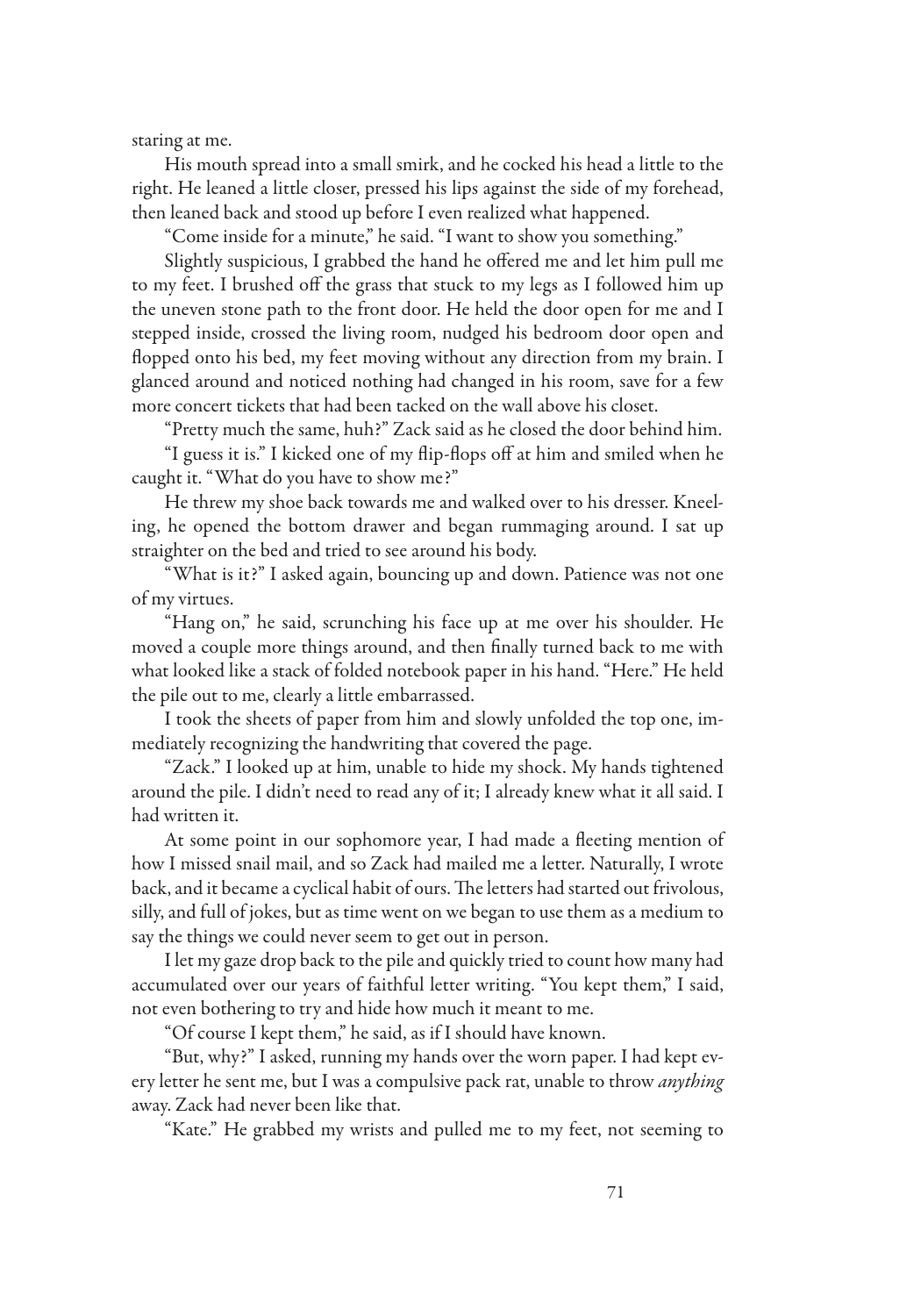care that I let all those letters fall from my hands into a pile at our feet. "Are you serious?" he asked, cupping my face in his hands.

Standing there, in that room I knew so well with the boy I knew so well, I thought that maybe we had both grown up and were the silly fights that separated us. I thought that maybe we were finally at a point in our lives where we knew ourselves as well as we knew each other. I thought that maybe this moment was what we were holding out for in high school.

He, finally, pressed his mouth against mine, and I thought that maybe, at last, I was home.

I wished I had thought to bring all those letters with me to Albany now. I wanted to remind him of that day. I wanted to wedge myself so close to him that it seemed we were breathing from the same lungs. I wanted to know that I was not the only one who was lost.

"Of course I miss you." Zack ran his hand through his hair like he was trying to pull it out. The words sounded so distant and forced, not at all the way they had used to roll off his tongue so convincingly.

"You deserve so much better than what I'm doing to you," he added, sounding like he might cry. "You're handling this a lot better than I am."

"How would you know how I'm handling it? You only call me at four in the morning to tell me how much you love me but can't be with me," I said, unable to keep the resentment from my voice.

"Because I know you." He narrowed his eyes at me.

I hated that it was true. I hated that he knew every single one of my nuances, could name every single one of my quirks.

"I know you're doing better with this than I am because you're here," he continued. "I'm so terrified that I've just been pretending it's not happening."

I squeezed my eyes shut, wondering what it would be like to pretend, to remove myself from the situation so entirely I would cease to acknowledge its existence. The prospect was intriguing, enticing, and completely impossible. "You don't think I'm scared?" I said, unable to raise my voice above a whisper.

He looked in my eyes with such a void of any emotion that I knew, no matter what he said, I was completely on my own. "What are you going to do?" he asked, his eyes focused on my stomach.

I bit the inside of my cheek to stop my tears from falling. It was such a simple question, but I had no way of knowing how to answer it. I had never felt so unloved than in that moment when I realized he could no longer see me – he only saw what had happened.

I imagined being connected to Zack for the rest of my life, having an unbreakable bond that we would always have to share. I considered learning to love something that had created such an insurmountable distance between me and the person I had held above all others. I wondered if it was possible for this thing that was ripping us apart to eventually bring us back together.